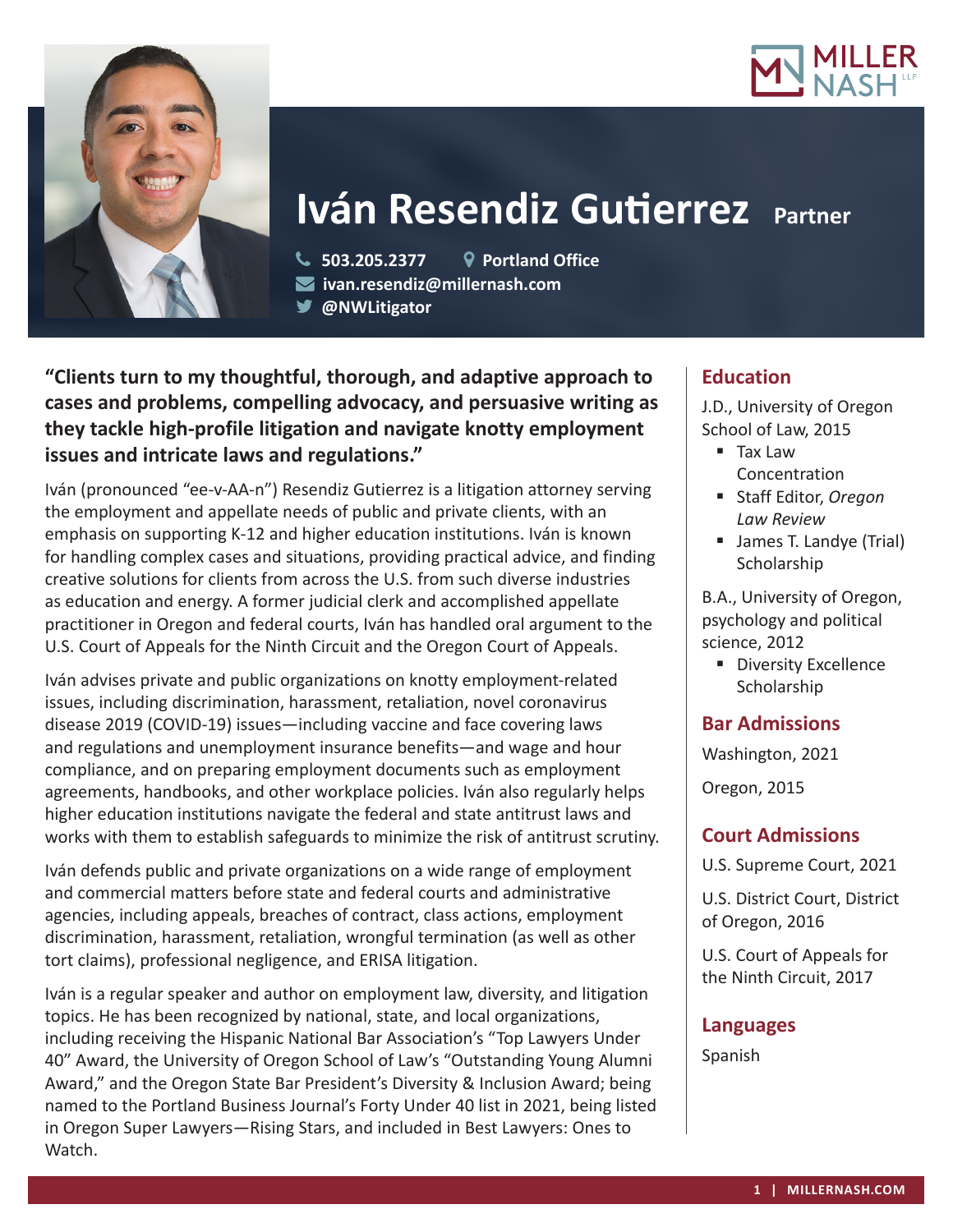# **Iván Resendiz Gutierrez**



Before joining Miller Nash, Iván clerked for the Honorable Lynn R. Nakamoto at the Supreme Court of Oregon and the Oregon Court of Appeals.

## **Professional Activities**

- **Oregon Hispanic Bar Association** 
	- Past President, 2018-2019
	- Board Member, 2015-2019
	- Advocacy Committee, Member
	- CLE Committee, Member
- **Oregon Minority Lawyers Association** 
	- Co-chair, 2020-present
	- Board Member, 2016-present
- Oregon State Bar
	- Appellate Practice Section Executive Committee, Member, 2018-2021
	- Labor & Employment Section, Member
	- Diversity Action Plan Auxiliary Committee, Member, 2018-2020
- Legal Aid Services of Oregon (LASO) and Oregon Law Center (OLC)
	- LASO, Board of Directors, 2018-present; Vice Chair, 2020-2021; President, 2021-present
	- OLC, Board of Directors, Executive Committee, Member-at-Large, 2020-present
- Multnomah Bar Association, Member
	- Young Lawyers Section Membership Committee, Member, 2016-2018
- Oregon Diversity Legal Job Fair, Steering Committee, Member, 2021
- Oregon Asian Pacific American Bar Association, Member
- Oregon Chapter of the National Bar Association, Member
- **Oregon Filipino American Lawyers Association, Member**
- **Oregon Judicial Diversity Coalition, Member**
- **Oregon Women Lawyers, Member**
- Owen M. Panner American Inn of Court, Associate
- American Bar Association, Member
	- Litigation Trial Practice Committee, Member, 2019-present
- DRI (Defense Research Institute) The Voice of the Defense Bar, Member
- **Federal Bar Association, Member** 
	- Oregon Chapter, Board of Directors
	- Young Lawyers Division, Member
	- Diversity & Inclusion Committee, Oregon Chapter, Co-chair, 2020-present
- **Hispanic National Bar Association, Member** 
	- Law Student Division, Regional Vice President, 2014-2015
- **University of Oregon School of Law** 
	- Moot Court Coach, 2020-2021
	- Moot Court Coach, 2015-2016
- **Willamette University College of Law, Mentor**

# **Civic Activities**

- The Freshwater Trust, Headwaters Council, Member
- **Hispanic Metropolitan Chamber, Member**
- Leadership Portland, Portland Business Alliance, Class of 2022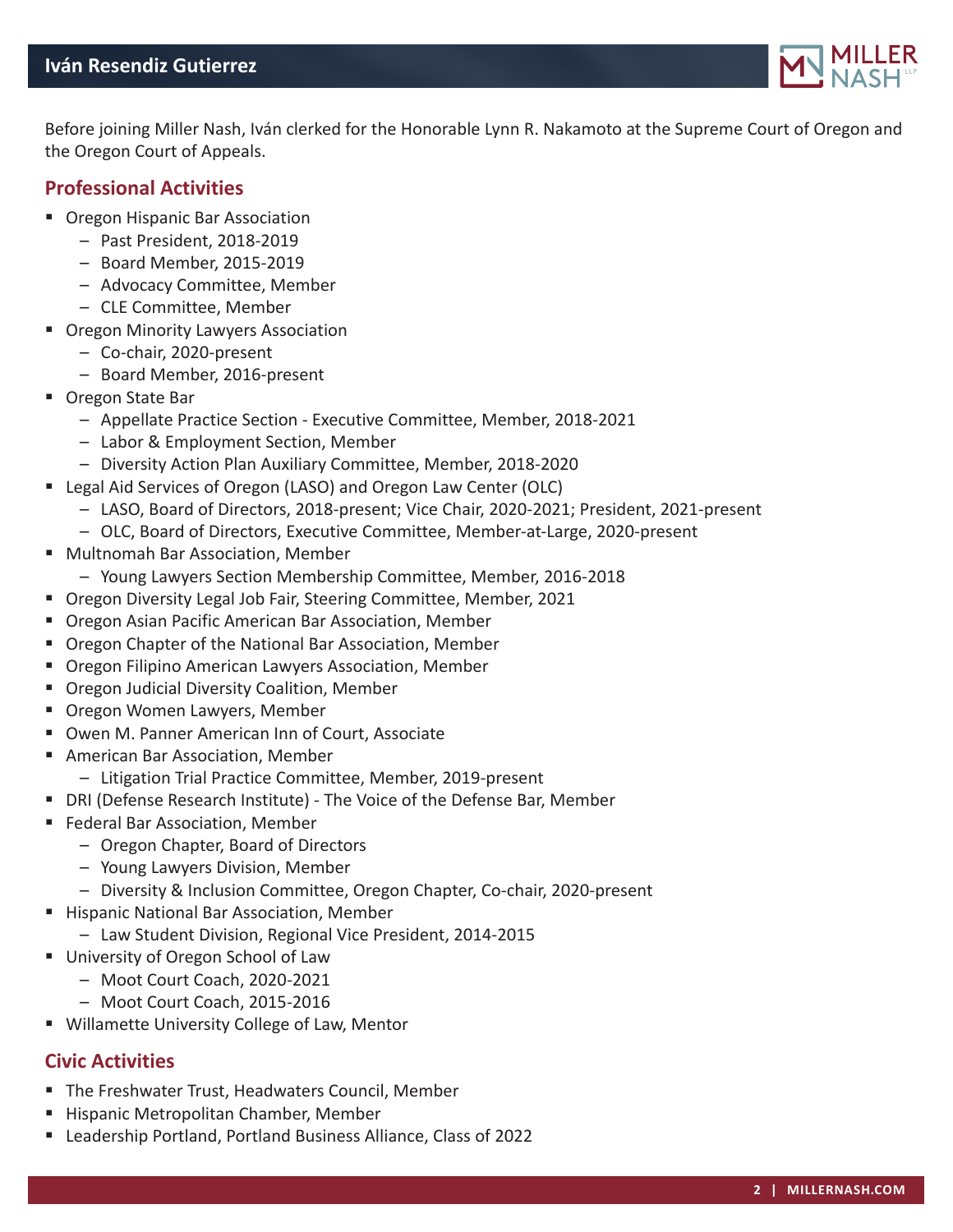

# **Representative Experience**

#### **Appellate Law**

- Iván is an accomplished appellate practitioner in Oregon and federal appellate courts. He has handled highstakes appeals in diverse subject areas, including commercial disputes, CERCLA issues, constitutional law issues, criminal justice issues, education law issues, ERISA disputes, insurance coverage, tort claims, and securities claims. His experience includes appellate motions and petitions, merits and amicus briefing, and oral argument (before the U.S. Court of Appeals for the Ninth Circuit and the Oregon Court of Appeals), petitions for writ of mandamus and petitions for review to the Oregon Supreme Court, and amicus briefs in the U.S. Supreme Court.
- Representing an Oregon company on appeal in a dispute with its insurer regarding insurance coverage of business losses incurred due to COVID-19. *The Oregon Clinic PC v. Fireman's Fund Insurance Co.*, No. 22-35047 (9th Cir.) (Ongoing)
- Representing one of the nation's largest insurance brokerages at the district court level (after the successful removal from a state circuit court) and on appeal in a dispute regarding the enforceability of restrictive covenants. (Ongoing)
- Representing three major energy companies on appeal in a dispute with the federal government regarding the recovery of response costs incurred in cleaning up a Superfund site. (Ongoing)
- Representing school district on appeal regarding claims for negligence, employment discrimination, and battery brought by current employees. (Ongoing)
- Successfully defended a private university on appeal regarding claims for breach of contract and unjust enrichment brought by a former graduate student. *Gallagher v. Capella Educ. Co.*, 21-35188, 2021 WL 6067015, at \*1 (9th Cir. Dec. 20, 2021).
- Successfully defended university on appeal—including handling the oral argument—regarding claims for violation of Title III of the Americans with Disabilities Act and Section 504 of the Rehabilitation Act, 29 U.S.C. § 794 and breach of contract and estoppel under state law brought by former graduate student.
- Successfully represented public body on appeal in a custodianship proceeding concerning the abandoned law practice of a former Oregon attorney.
- Successfully represented immigrant detainee, who fled from Venezuela during the Hugo Rafael Chávez regime, on appeal regarding the right to counsel in administrative removal proceedings under the Immigration and Nationality Act. This was a pro bono matter taken through the Ninth Circuit's Pro Bono Program. *Victor Manuel Fonseca v. Merrick B. Garland*, U.S. Court of Appeals for the Ninth Circuit, Case No. 19-72162.
- Secured affirmance of a permanent stalking protective order under Oregon's civil stalking statute (ORS 30.866) in a case involving a respondent who initiated a series of contacts with the petitioner over several months. This was a pro bono matter taken through the Oregon Appellate Pro Bono Program. *C. Q. R. v. Wafula*, 305 Or App 344 (2020).
- Successfully defended company at the district court level (after the successful removal from a state circuit court) and on appeal—including handling the oral argument—regarding multimillion-dollar claims for failure to remit withholdings, breach of fiduciary duty, conversion, and intentional interference with economic relations brought by current and former employees. *Barr v. Ross Island Sand & Gravel Co.*, 788 F App'x 556 (9th Cir 2019).
- Secured reversal of a trial court decision denying an Oregonian's petition for the relief from the prohibition of possessing or receiving a firearm. This was a pro bono matter taken through the Oregon Appellate Pro Bono Program. *Bentley v. Multnomah County Sheriff's Office*, 297 Or App 609 (2019).
- Assisted with the appellate component of a favorable resolution of a complex \$30 million negligence lawsuit arising from a crane-rollover accident in San Diego, California.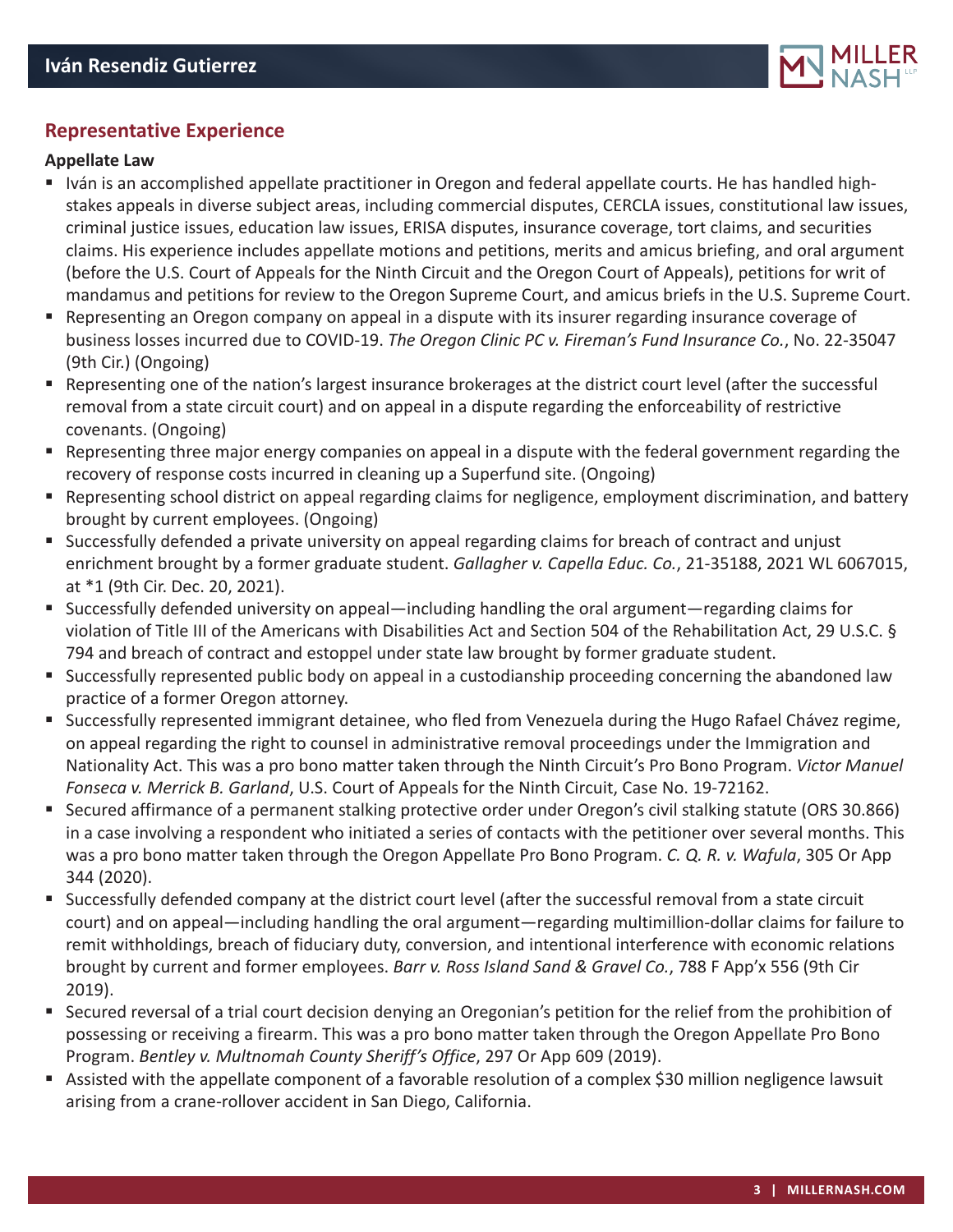

- Assisted with the appellate component of a complex lawsuit involving a group of investors that collectively lost millions of dollars arising out of the collapse of an Oregon investment company accused of defrauding investors.
- Assisted with briefing and oral argument preparation on a major insurance coverage dispute. *Bighorn Logging Corp. v. Truck Ins. Exchange*, 295 Or App 819 (2019).

#### **Antitrust**

 Iván understands the unique interplay between antitrust law and education law. Iván helps higher education institutions navigate the federal and state antitrust laws and works with them to establish safeguards to minimize the risk of antitrust scrutiny.

#### **BOLI & EEOC Investigation Responses**

 Regularly defend employers (including education service districts) in connection with charges filed with the Oregon Bureau of Labor and Industries (BOLI) and the U.S. Equal Employment Opportunity Commission (EEOC).

#### **Civil Rights**

 Researched and contributed to briefing on a class-action challenge to the constitutionality of Executive Order 13769, relating to the immigration and travel ban of individuals from predominantly Muslim countries to the United States. This was a pro-bono matter.

#### **Corporate Governance & Securities Litigation**

- Obtained order placing cannabis company into receivership. (Ongoing)
- Successfully resolved claims against nonprofit board members accused of defamation, misappropriation of funds, and improper removal of board member.
- Represented company and directors in shareholder class action arising out of merger. *Azar v. Blount Int'l, Inc.*, No. 3:16-CV-0483-SI, 2019 WL 7372658, at \*1 (D Or Dec. 31, 2019).
- Successful defense of securities fraud, breach of fiduciary duty, and suitability claims arising from the sale of emerging market securities in bet-the-company arbitration. FINRA panel denied claimants' claims and request for compensatory damages for more than \$940,000 in their entirety.
- Represented investment advisory firm and broker in defending claims in FINRA arbitration involving variable annuities. Secured favorable settlement on the eve of arbitration hearing.

#### **Education**

- Successfully defended university on appeal—including handling the oral argument—regarding claims for violation of Title III of the Americans with Disabilities Act and Section 504 of the Rehabilitation Act, 29 U.S.C. § 794 and breach of contract and estoppel under state law brought by former graduate student.
- Representing university regarding claims for violations of 42 U.S.C. § 1983, 42 U.S.C. § 1985 and § 1986, and Anti-Terrorism Act (ATA), 18 U.S.C. § 2331, et seq. (Ongoing)
- Successfully defended college at the district court level regarding claims for violations of the American With Disabilities Act of 1990, the Age Discrimination and Employment Act of 1967, Title VII of the Civil Rights Act of 1964, constitutional rights set forth in the 1st, 4th, 5th, and 14th amendments to the United States Constitution, and Section 504 of the 1973 Rehabilitation Act brought by a former instructor.
- Successfully defended university at the district court level and on appeal regarding claims for Title VI discrimination and Section 1983 due process violations brought by former undergraduate student.

#### **Employee Benefits**

 Successfully defended company at the district court level (after the successful removal from a state circuit court) and on appeal regarding multimillion-dollar claims for failure to remit withholdings, breach of fiduciary duty, conversion, and intentional interference with economic relations brought by current and former employees.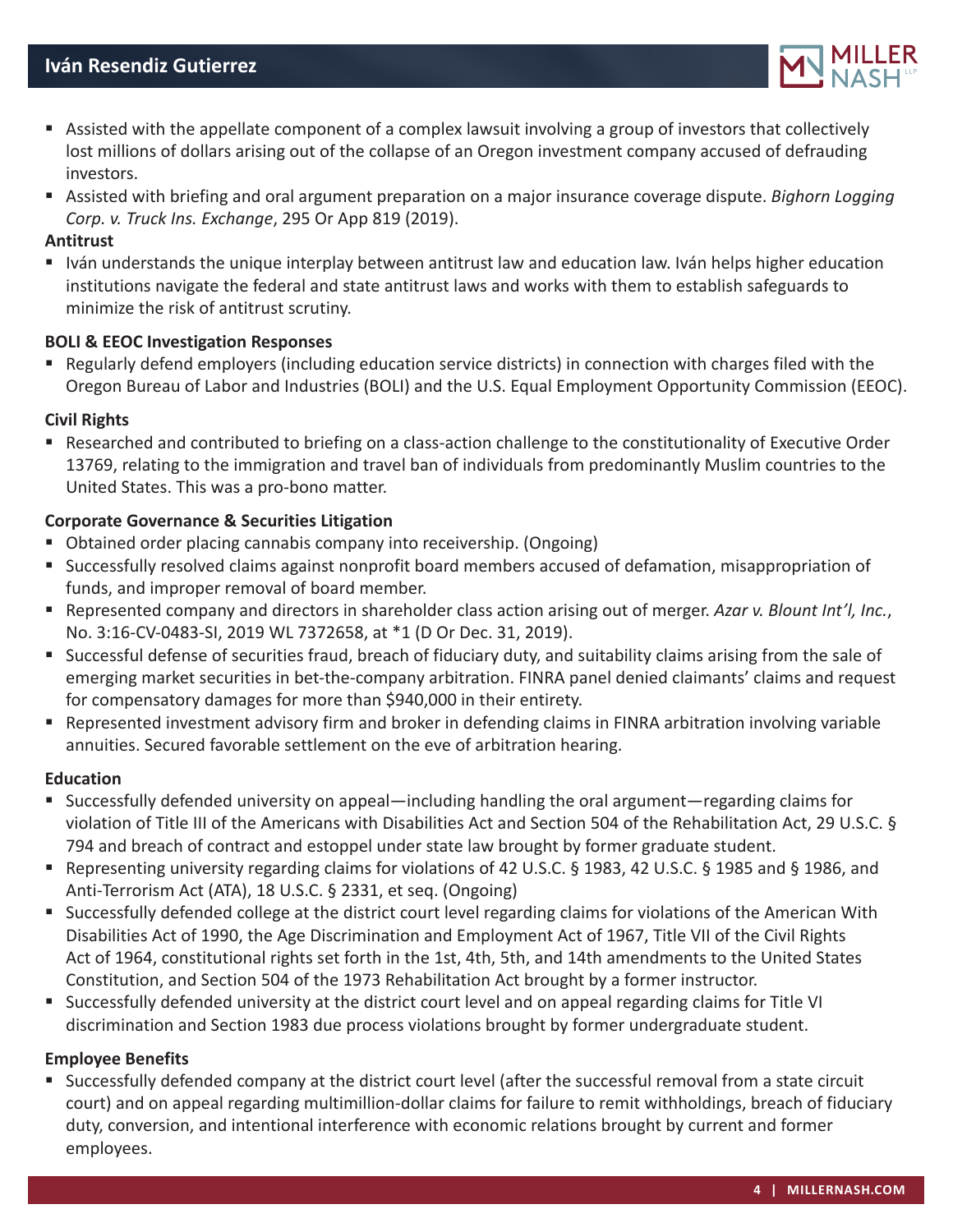

 Obtained six-figure recovery on behalf of a trustee asserting accelerated withdrawal liability, interest, statutory damages, liquidated damages, and attorney's fees and costs under Employee Retirement Income Security Act of 1974, as amended by the Multiemployer Pension Plan Amendments Act of 1980.

#### **Investigations**

 Conducted high-profile independent investigation into allegations of discrimination against leadership of nonprofit organization.

#### **Media & Technology**

 Secured preliminary injunction and return of two domain names to company after former employee had commandeered its websites and social media accounts.

#### **Negligence**

- Obtained summary judgment dismissing a \$25 million wrongful death action.
- Successfully resolved a negligence claim against a school district arising from an alleged student-on-student incident.

#### **Public/Constitutional Law Experience**

 Iván understands the unique issues that public entities face. He is comfortable in the legal framework where public entities operate, including public ethics, transparency, and working with governing boards. His work includes counseling and litigation involving Oregon and federal constitutional issues such as free speech, due process, equal protection, searches and seizures, and the right to bear arms, among other things.

#### **Tax**

 Represented an Oregon nonprofit challenging a county assessor's denial of the nonprofit's application for property tax exemption in the Oregon Tax Court.

## **Publications**

- "Accommodating Religious Beliefs in a 'Post-pandemic' Workplace," Miller Nash, *Employment Law in Motion*, coauthor (June 2022)
- "Employers Must Heed Trend Toward Hairstyle Bias Bans," *Law360*, coauthor (June 2022)
- "All Hair is Good Hair: An Update on the CROWN Act and State CROWN Acts," Miller Nash, *Employment Law in Motion*, coauthor (Apr. 2022)
- "Accommodating Religious Beliefs in a 'Post-Pandemic' Workplace," *Daily Journal of Commerce*, coauthor (Mar. 2022)
- "Considerations for Employers Contemplating a COVID-19 Vaccine Mandate (February 2022 Update)," Miller Nash, *News You Can Use*, coauthor (Feb. 2022)
- "The Supreme Court Blocks the Federal Vaccine Mandate for Large Employers; Greenlights Healthcare Vaccine Mandate," Miller Nash, *News You Can Use* (Jan. 2022)
- "Cal/OSHA Readopts Its Emergency Temporary Standards on COVID-19," Miller Nash, COVID-19 Resource Center (Dec. 2021)
- "Employers Stay Ready: OSHA's Vaccine-or-Test Mandate Stalls After Federal Appeals Court Challenge," Miller Nash, News You Can Use (Nov. 2021)
- "New Federal Court Decisions Pave the Way for COVID-19 Vaccine Mandates for Employers and Education Institutions," Miller Nash, *News You Can Use* (Sept. 2021)
- "Considerations for Employers Contemplating a COVID-19 Vaccine Mandate (September 2021 Update)," Miller Nash, *News You Can Use*, coauthor (Sept. 2021)
- "Living On-Campus During COVID-19: Prepare for Reasonable Accommodations Requests," *Campus Legal Advisor*, coauthor (Aug. 2021)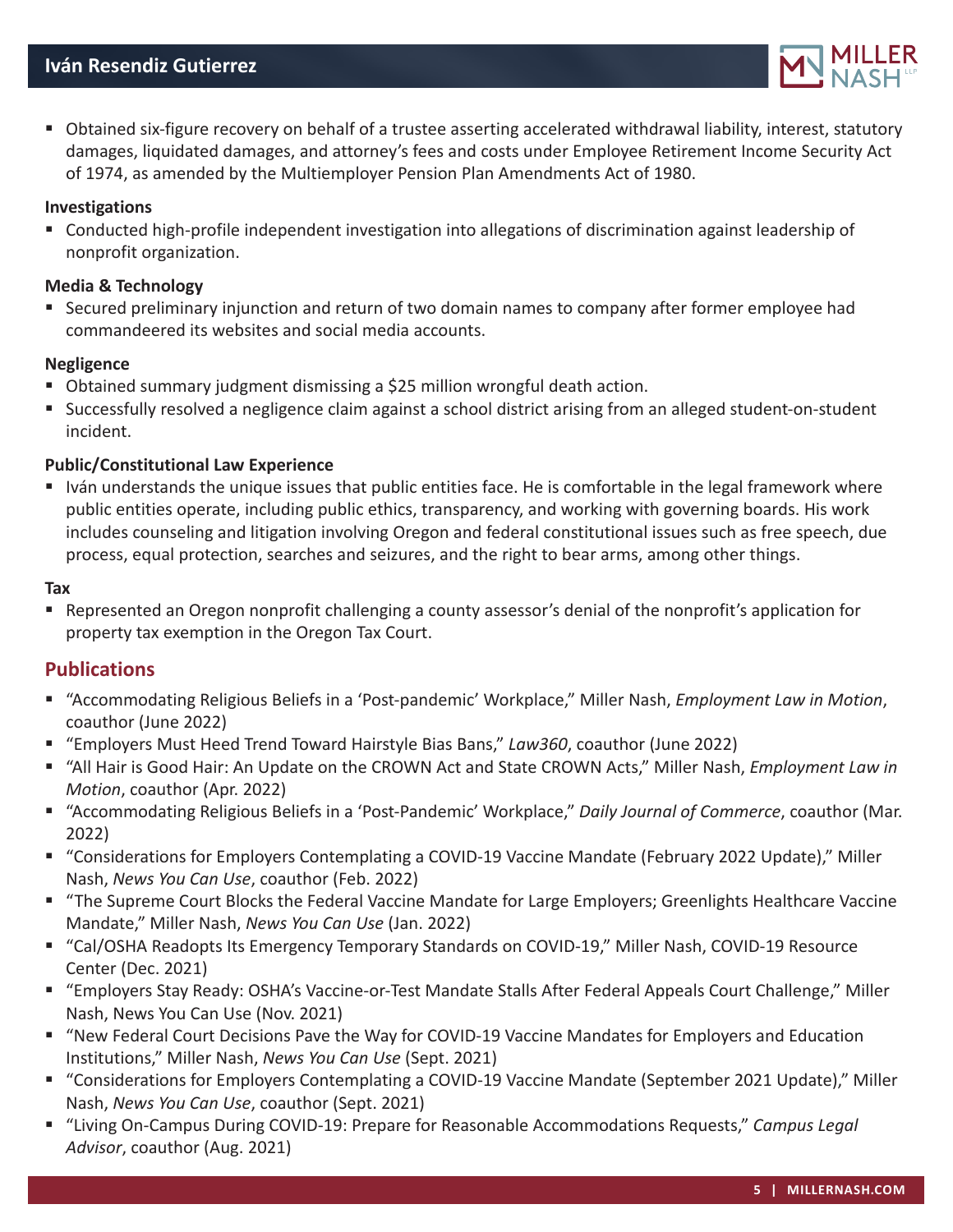

- "The American Rescue Plan Act–Key Takeaways for Employers," Miller Nash Graham & Dunn, *News You Can Use*, coauthor (Mar. 2021)
- "Allyship CLE Cohosted by Cascade Women Lawyers," Oregon Women Lawyers, *AdvanceSheet*, featured presentation (Jan. 2021)
- "Group Plans Oregon's First Diversity Legal Job Fair," Oregon State Bar, *Bulletin*, coauthor (Jan. 2021)
- "Considerations for Employers Contemplating a COVID-19 Vaccine Mandate," Miller Nash Graham & Dunn, *News You Can Use*, coauthor (Dec. 2020)
- "Caution—Think Twice Before You Settle Your Appeal!" DRI, Appellate Advocacy Committee newsletter, *Certworthy* (Nov. 2020)
- "(Remote) Class is Now in Session: Consider Antitrust Issues in Higher Education," *Campus Legal Advisor* (Oct. 2020)
- "What Employers Need to Know About the Impact of the August 8, 2020, Presidential Memorandum on Unemployment Insurance Benefits," Miller Nash Graham & Dunn, *News You Can Use* (Aug. 2020)
- "Chapter 2: Reading, Understanding, and Interpreting Insurance Policies," Oregon State Bar BarBooks™, *Insurance Law in Oregon 2020 Edition* (May 2020)
- "Recent Wave of 403(b) Litigation Offers Insight for Educational Institutions and Fiduciaries," *Campus Legal Advisor* (May 2020)
- "A Whole New Employment Reality, Considerations, and Challenges: Leave and Remote-Worker Supervision and Morale," Miller Nash Graham & Dunn, *K-12 Education: News You Can Use*, coauthor (Apr. 2020)
- "Employers Should Know How CARES Act Impacts Unemployment Benefits," Miller Nash Graham & Dunn, *News You Can Use*, coauthor (Apr. 2020)
- "Unemployment Insurance Benefits During COVID-19 Outbreak," Miller Nash Graham & Dunn, *News You Can Use*, coauthor (Mar. 2020)
- "Recording Devices in Public Schools: Commonly Asked Questions," Miller Nash Graham & Dunn, *K-12 Education: News You Can Use* (Nov. 2019)
- "The Business Judgment Rule: A Shield and Sword," American Bar Association, Litigation Section, *Business Torts & Unfair Competition Committee* (Summer 2019)
- "Ninth Circuit Says IP Address is Not Enough for Copyright Infringement: Cobbler Nevada LLC v. Gonzales," Oregon Chapter of the Federal Bar Association Newsletter, Volume XXII, No. 3 (Winter 2018)
- "Christian Louboutin Claims Victory in EU Court Trademark Battle Over Its Iconic Red-Soled Shoes," Miller Nash Graham & Dunn, *IP Law Trends* (June 2018)
- "Federal Circuit Strikes Down the Lanham Act's Ban on Scandalous and Immoral Marks in the Wake of Tam," Miller Nash Graham & Dunn, *IP Law Trends* (Dec. 2017)
- "USPTO Switches Gears on Registration of Disparaging Marks, but Not on Scandalous Marks," Miller Nash Graham & Dunn, *IP Law Trends* (June 2017)
- "Portland Band The Slants Singing a Happy Tune After the Supreme Court Unanimously Holds That the Disparagement Clause Violates the First Amendment," Miller Nash Graham & Dunn, *IP Law Trends* (June 2017)
- "Tips and Tricks for Challenging Online Service Providers That Host Infringing Material," American Intellectual Property Law Association, coauthor (May 2017)
- "2016 Broker-Dealer Litigation Survey," American Bar Association, contributor (Feb. 2017)
- "The Supremes Hear Oral Argument in Portland Band The Slants' Trademark Case," Miller Nash Graham & Dunn, *IP Law Trends* (Jan. 2017)
- "The Supremes Unanimously Limit the Galactic Design-Patent-Infringement Damages Award in One of the Apple v. Samsung Design-Patent Wars," Miller Nash Graham & Dunn, *IP Law Trends* (Dec. 2016)
- "Federal Circuit Serves a Slice of Victory to Apple and Domino's Pizza," Miller Nash Graham & Dunn, *IP Law Trends* (Dec. 2016)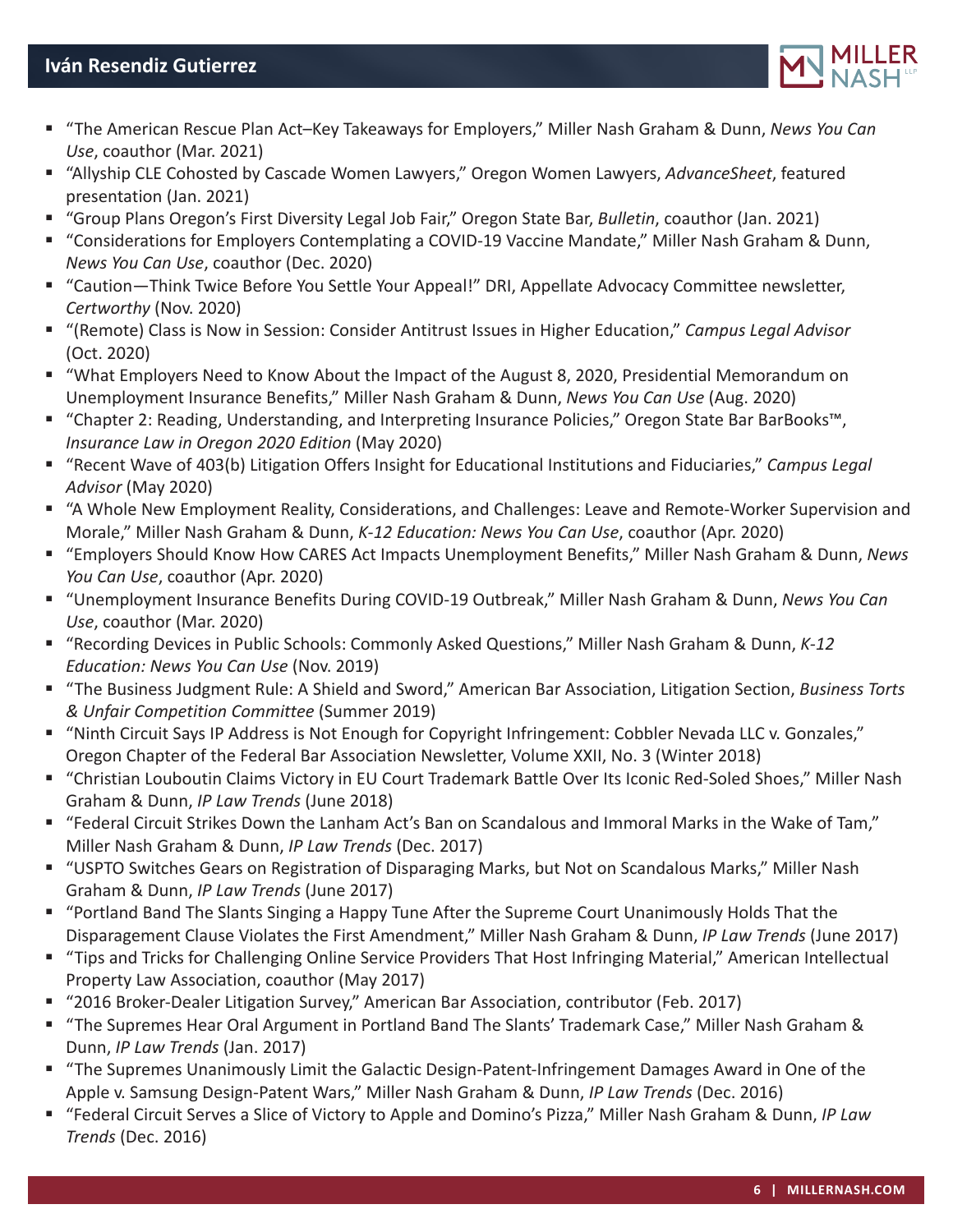

 "Christian Faith Fellowship Church is Going 12 Rounds with adidas AG in David-versus-Goliath Trademark Battle," Miller Nash Graham & Dunn, *IP Law Trends* (Nov. 2016)

## **Presentations**

- "Viral Litigation: How COVID-19 has Impacted Litigation Trends Across Various Industries," Hispanic National Bar Association, Corporate Counsel Conference (Mar. 2022)
- "Career Advice from Legal Experts," Oregon Diversity Legal Job Fair, panelist (Mar. 2022)
- "Litigation and Mandate Update," Miller Nash, The Latest COVID-19 Guidance for Employers: Vaccine Mandates and Accommodations Webinar (Feb. 2022)
- "Disability and Religious Accommodations Update," Miller Nash, The Latest COVID-19 Guidance for Employers: Vaccine Mandates and Accommodations Webinar (Feb. 2022)
- "Private Practice and the Business of Law," University of Oregon School of Law, presentation to 1L class, panelist (Jan. 2022)
- "Clarifying Disability & Religious Accommodations" Miller Nash, Employment Law Seminar (Dec. 2021)
- "Setting Boundaries and Avoiding Burnout," Oregon Affinity Bar Association, Roundtable Series for New Lawyers and Law Students (Oct. 2021)
- "You Are Now One of Many," Oregon State Bar, Opportunities for Law in Oregon, 2021 Orientation (Aug. 2021)
- "The Good, the Bad, and the Ugly: 11th Annual Review of Recent Oregon Public Sector Labor Cases," Oregon Public Employer Labor Relations Association, webinar (June 2021)
- "Mask Mandates & Safety in the Workplace—What You Need to Know as We Reopen," The Nonprofit Association of Oregon (June 2021)
- "Building an Appellate Practice and a Diverse Appellate Bar," Oregon State Bar, Appellate Practice Section CLE, moderator (Apr. 2021)
- "What Employers Need to Know about COVID-19 Vaccination Requirements," Better Business Bureau, Great West + Pacific region (Mar. 2021)
- "What Nonprofit Employers Need To Know About COVID-19 Vaccination Requirements," Nonprofit Association of Oregon (Feb. 2021)
- "Private Practice and the Business of Law," University of Oregon School of Law, presentation to 1L class, panelist (Feb. 2021)
- "Oregon Diversity Legal Job Fair," Oregon Diversity Legal Job Fair, promotional video (Jan. 2021)
- "Measure Twice, Cut Once: Blueprint for Constructive Diversity, Equity, and Inclusion Initiatives," Miller Nash Graham & Dunn, Employment Law Seminar (Dec. 2020)
- "Recognizing Design Possibilities and Challenges: Equity Issues in the Remote Environment," Miller Nash Graham & Dunn, Employment Law Seminar (Dec. 2020)
- "Siting the Foundation: Remote Workers in Different States," Miller Nash Graham & Dunn, Employment Law Seminar (Dec. 2020)
- "What Is the Latinx Vote?" Voting Now: Turning Rights into Reality, podcast, interviewer (Dec. 2020)
- "Cascade Women Lawyers: Allyship, Diversity, & Attorney Retention," cohosted with Deschutes County Bar Association, CLE, webinar (Nov. 2020)
- "Legislative Impacts/Updates: A Panel Review," Oregon Public Employer Labor Relations Association, Annual Training Conference, panelist (Nov. 2020)
- "Why Representation Matters: Albert Lee," Voting Now: Turning Rights into Reality, podcast (Nov. 2020)
- "Bar Leader Room 1: Appeals, Bankruptcy, Business Transaction, Consumer Law, Criminal Law, Employment Law, Estate Planning," Oregon State Bar PLF, Learning the Ropes 2020, virtual conference, networking breakout room (Oct. 2020)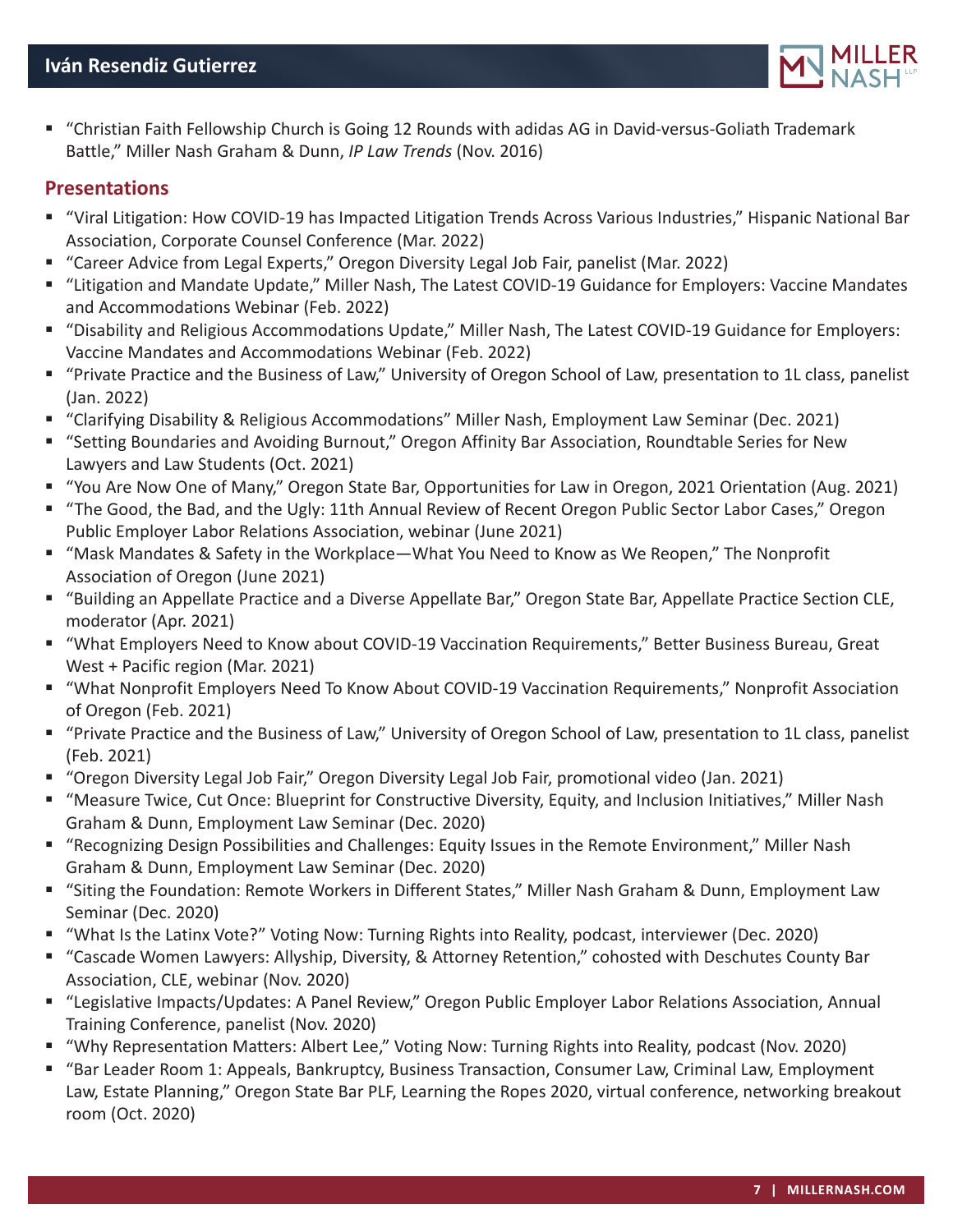# **Iván Resendiz Gutierrez**



- "Addressing Harassment in Light of the Oregon Workplace Fairness Act and Commitments to Racial Justice," Oregon School Personnel Association, 2020 Virtual Fall Summit (Oct. 2020)
- "Case Law Update," Oregon State Bar, Labor and Employment Law Section, Annual Conference (Oct. 2020)
- "A Guide on How You Can Support Marginalized Communities (How to Be An Ally)," King County Bar Association, Business Law Section (Oct. 2020)
- "Networking in a Pandemic," South Asian Bar Association (SABA) of Oregon, Oregon Law Student Zoom Check-In (Sep. 2020)
- "Oregon Hispanic Bar Association: Law Practice Outside of Portland, Salem, and Eugene," Oregon Law Student Zoom Check-Ins, moderator (Aug. 2020)
- "Orientation on Professionalism for First-Year Students," University of Oregon School of Law Orientation (Aug. 2020)
- "Affinity Group Introduction–Oregon Minority Lawyers Association," Oregon State Bar, Opportunities for Law in Oregon, 2020 Orientation (Aug. 2020)
- "A Guide on How You Can Support Marginalized Communities (How to Be An Ally)," SAIF Quarterly CLE (Aug. 2020)
- "Addressing Harassment in Light of the Oregon Workplace Fairness Act and Commitments to Racial Justice," NW EEO/Affirmative Action Association, webinar (July 2020)
- "Immerse 2020–A Benefit for The Freshwater Trust," The Freshwater Trust, emcee (Mar. 2020)
- "State & Federal Judicial Clerkships," Oregon State Bar, 23rd Annual OLIO Employment Retreat (Jan. 2020)
- "Raising the Nautical Flag and Avoiding Rough Waters: Identifying and Managing HR Risks," Miller Nash Graham & Dunn, Employment Law Seminar (Oct. 2019)
- "Breakfast Briefing: Paid Family Leave Law," Oregon State Bar Labor and Employment Section, CLE (Sept. 2019)
- "Orientation Convocation Ceremony," University of Oregon School of Law (Aug. 2019)
- "The Logistics of Reading and Interpreting Insurance Policies," Multnomah Bar Association (Apr. 2019)
- "Applying the Rules of Evidence: What Every Attorney Needs to Know," National Business Institute (Dec. 2018)
- "Practicing Professionalism," Lewis & Clark Law School Student Bar Association (Feb. 2018)
- "The Road from Summer Job to Long Term Career," Oregon State Bar Opportunities for Law in Oregon, Employment Retreat (Jan. 2018)
- "Road to the Bench An Evening with Our Distinguished Judges," Oregon Hispanic Bar Association, "Evening With" Series, moderator (Oct. 2017)
- "Lawyer Support Services Panel," Oregon State Bar Opportunities for Law in Oregon, 2017 Orientation, panelist (Aug. 2017)
- "Importance of Networking," Oregon State Bar Opportunities for Law in Oregon, 2017 Orientation (Aug. 2017)

# **Recognition & Honors**

- Named to *Portland Business Journal*'s Forty Under 40 list, 2021
- Received the "Outstanding Young Alumni Award" from the University of Oregon School of Law, 2020
- **Selected for inclusion in Best Lawyers: Ones to Watch** 
	- Appellate Practice, 2021-present
	- Commercial Litigation, 2021-present
	- Education Law, 2021-present
	- Labor and Employment Law—Management, 2021-present
- Received a "Top Lawyers Under 40 Award" from the Hispanic National Bar Association, 2019
- Selected for inclusion as an Oregon Super Lawyer—Rising Star, 2018-present
- Received the Oregon State Bar Appellate Practice Section's Certificate of Appreciation for service as a volunteer in the Oregon Appellate Pro Bono Program, 2018
- Honored with the Oregon State Bar President's Diversity & Inclusion Award, 2017